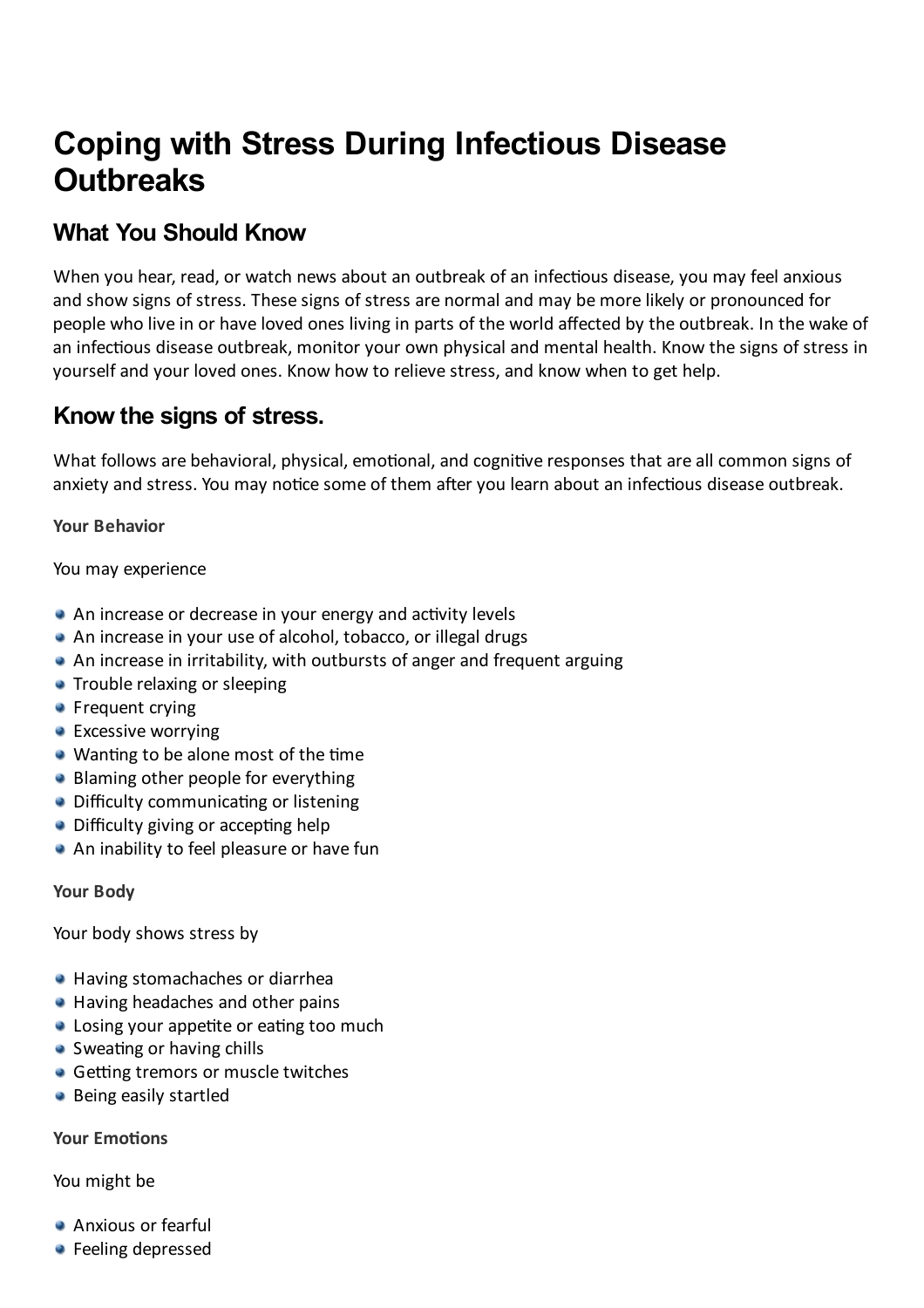- Feeling guilty
- **•** Feeling angry
- **•** Feeling heroic, euphoric, or invulnerable
- Not caring about anything
- **•** Feeling overwhelmed by sadness

**Your Thinking**

You might be

- $\bullet$  Having trouble remembering things
- **•** Feeling confused
- $\bullet$  Having trouble thinking clearly and concentrating
- Having difficulty making decisions

# **Know when to get help.**

You may experience serious distress when you hear about an infectious disease outbreak, even if you are at little or no risk of getting sick. If you or someone you know shows signs of stress (see above) for several days or weeks, get help by accessing one of the resources at the end of this article. Contact the **National Suicide Prevention Lifeline** at 800-273-TALK (800-273-8255) right away if you or someone you know threatens to hurt or kill him or herself; threatens someone else; or talks or writes about death, dying, or suicide.

### **Know how to relieve stress.**

You can manage and alleviate your stress by taking time to take care of yourself. The following strategies can help.

#### **Keep things in perspective.**

Set limits on how much time you spend reading or watching news about the outbreak. You will want to stay up to date on news of the outbreak, particularly if you have loved ones in places where many people have gotten sick, but make sure to take time away from the news to focus on things in your life that are going well and that you can control.

#### **Get the facts.**

Find people and resources you can depend on for accurate health information. Learn from them about the outbreak and how you can protect yourself against illness, if you are at risk. You may turn to your family doctor, a state or local health department, U.S. government agencies, or an international organization. (Check out the section below for good sources of information about infectious disease outbreaks.)

#### **Keep yourself healthy:**

- $\bullet$  Eat healthy foods, and drink water.
- Avoid excessive amounts of caffeine and alcohol.
- Do not use tobacco or illegal drugs.
- Get enough sleep and rest.
- Get physical exercise.

**Use praccal ways to relax:**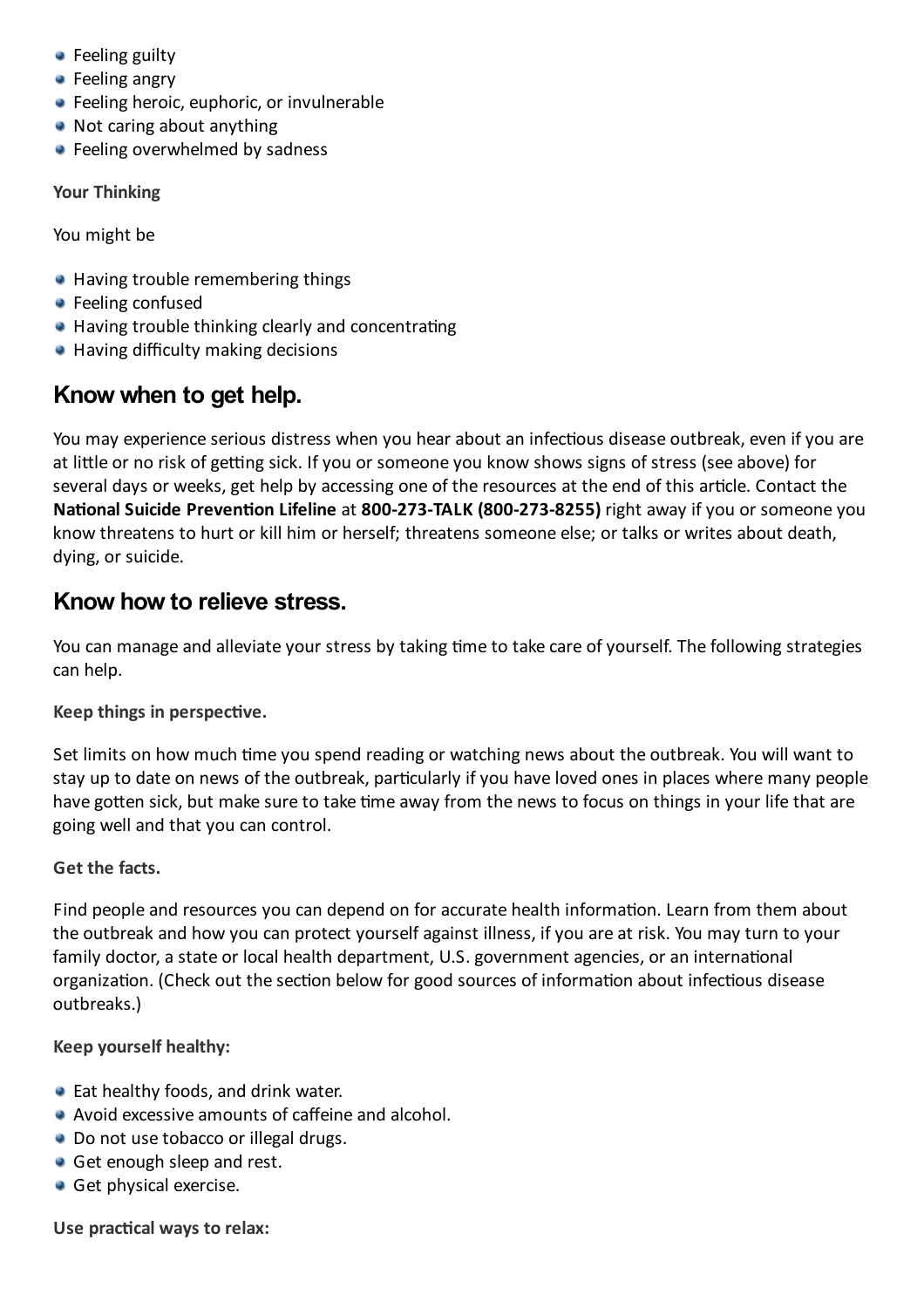- Relax your body often by doing things that work for you—take deep breaths, stretch, meditate, wash your face and hands, or engage in pleasurable hobbies.
- $\bullet$  Pace yourself between stressful activities, and do a fun thing after a hard task.
- Use time off to relax—eat a good meal, read, listen to music, take a bath, or talk to family.
- Talk about your feelings to loved ones and friends often.
- Take care of your physical health to help lower your stress. Take a break to focus on positive parts of your life, like connections with loved ones.

**Pay** attention to your body, feelings, and spirit.

- **Recognize and heed early warning signs of stress.**
- Recognize how your own past experiences affect your way of thinking and feeling about this event, and think of how you handled your thoughts, emotions, and behavior around past events.
- Know that feeling stressed, depressed, guilty, or angry is common after an event like an infectious disease outbreak, even when it does not directly threaten you.
- $\bullet$  Connect with others who may be experiencing stress about the outbreak. Talk about your feelings about the outbreak, share reliable health information, and enjoy conversation unrelated to the outbreak, to remind yourself of the many important and positive things in your lives.
- $\bullet$  Take time to renew your spirit through meditation, prayer, or helping others in need.

# **Sources for Credible Outbreak-Related Health Information**

#### **Centers for Disease Control and Prevention (CDC)**

1600 Clifton Road Atlanta, GA 30329-4027 800-CDC-INFO (800-232-4636) https://www.cdc.gov

#### **World Health Organization (WHO)**

Regional Office for the Americas of the World Health Organization 525 23rd Street, Northwest Washington, DC 20037 202-974-3000 https://www.who.int

# **Helpful Resources**

In addition to your employee assistance program (EAP), the below resources may be of further assistance.

#### **Hotlines**

**Disaster Distress Helpline**, by Substance Abuse and Mental Health Services Administration (SAMHSA) Toll-Free: 800-985-5990 (English and español) SMS: Text "TalkWithUs" to 66746 SMS (español): "Hablanos" al 66746 TTY: 800-846-8517 Website in English: https://www.samhsa.gov/find-help/disaster-distress-helpline Website in español: https://www.samhsa.gov/find-help/disaster-distress-helpline/espanol

#### **SAMHSA's National Helpline**

Toll-Free: 800-662-HELP (24/7/365 Treatment Referral Information Service in English and español) Website: https://www.samhsa.gov/find-help/national-helpline